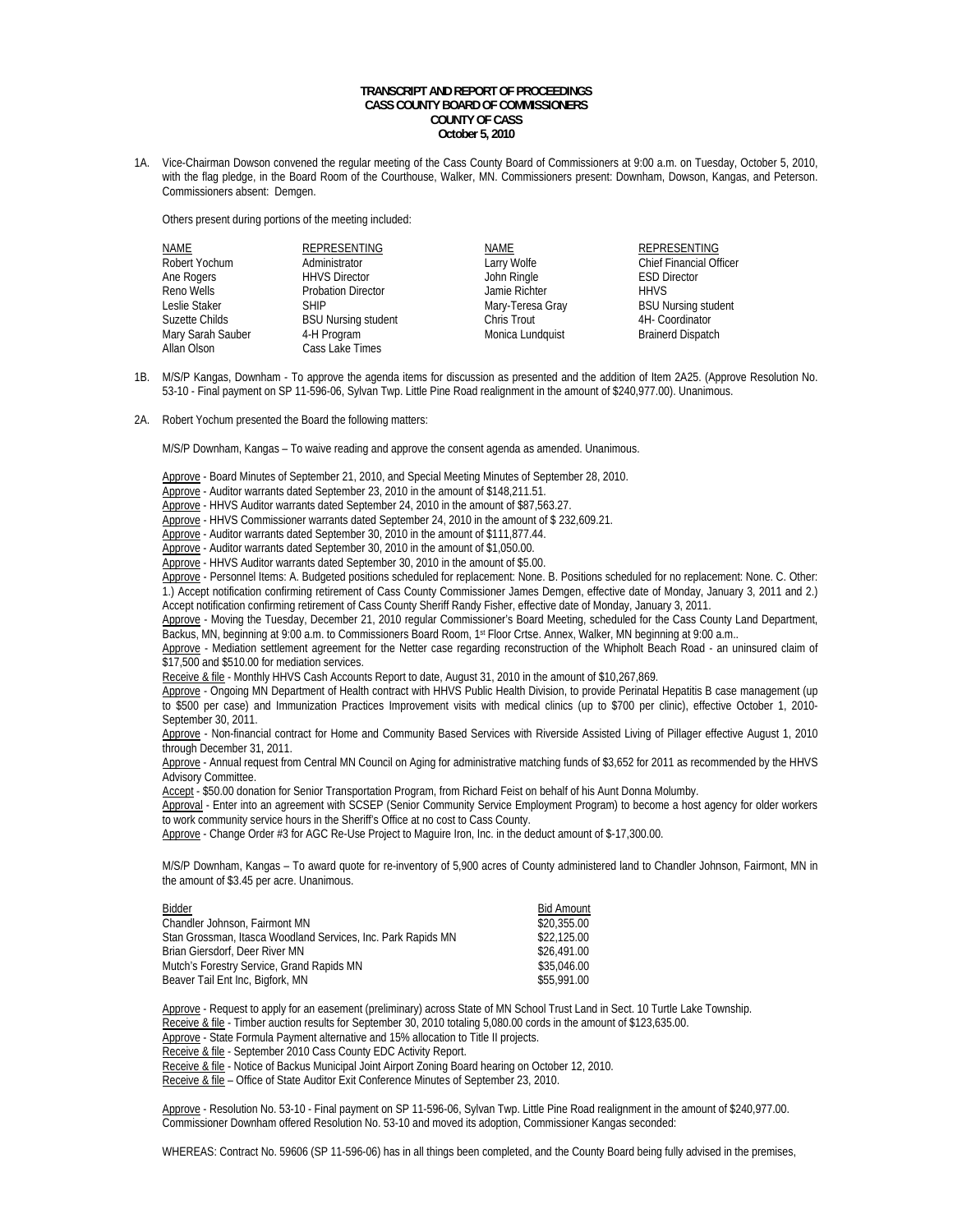NOW THEN BE IT RESOLVED, that we do hereby accept said completed project for and in behalf of the County of Cass and authorize final payment as specified herein.

Resolution No. 53-10 was adopted by majority vote: Ayes: Downham, Dowson, Kangas, Peterson. Nays: None. Absent: Demgen.

- 3A. 4-H Program Coordinator Chris Trout and Mary Sarah Sauber from the Cass County 4H Program presented baked goods and thanked the Board for their continued support of the local 4-H Program. The Board thanked them for the snacks and their 4-H work. No action necessary.
- 4A. HHVS Director Ane Rogers presented the child placement costs for August 2010, in the amount of \$131,342

M/S/P Dowson, Peterson – To receive & file the child placement costs for August 2010, in the amount of \$131,342. Unanimous.

- 4B. Ms. Rogers presented the Cass County Area Resource Guidebook to the Board. Ms. Rogers explained that the Cass County Area Resource Guide was designed and will be maintained by our staff of Human Service professionals. The guide contains detailed service descriptions, service access criteria, location, language, and contact information for hundreds of organizations providing human services to Cass and surrounding counties. No action necessary.
- 4C. Director Rogers updated the Board on the Cass County coordination of services with Leech Lake Reservation. HHVS will be providing space for a Mental Health Therapist from the Leech Lake Mental Health Division on two Fridays each month. This will enable clients living in the southern area of the Reservation to participate in their appointments at Walker. HHVS is working with both the Leech Lake Health Division and the Cass Lake Indian Hospital to secure space in order to provide income maintenance appointments by ITV (currently provided in person one day a month at the Cass Lake Family Center). Both the Hospital and the Health Division have patient benefits coordinators that will assist HHVS clients to have the needed paperwork for the application interviews.
- 4D. Statewide Health Improvement Program (SHIP) Coordinator Leslie Staker and Jamie Richter explained the 2010 Community Survey Results. Ms. Staker and Ms. Richter also updated the Board on partnerships to date to decrease tobacco use and obesity including local Farmer's Markets throughout Cass County. The Board thanked Ms. Staker and Ms. Richter for the update. No action necessary.
- 5A. ESD Director John Ringle asked for Board approval to subcontract with Leech Lake Area Watershed Foundation for \$72,000 using MNDNR/LCCMR to obtain to obtain donated easements on 12 to 15 riparian (lakeshore) properties to preserve conservation value. Mr. Ringle informed the Board that Cass County received \$300,000 in FY 2011 Legislative and Citizens Commission for Minnesota Resources (LCCMR) funding for the second phase of the Donated Conservation Easement project, "Conserving Sensitive and Priority Shorelands". We currently have a County Board authorized and signed flow-through contract with Minnesota DNR for this funding and that the 3-year MNDNR/LCCMR work plan specifies Cass County will subcontract with the Leech Lake Watershed Foundation to obtain donated easements. The subcontract would include \$68,500, as approved in the flow-through contract, for Landowner outreach and a Land Conservation Specialist to provide technical assistance and coordination of assessments and documentation, plus \$1,500 for travel to meetings with property owners.

 M/S/P Downham, Kangas – Approve subcontracting with the Leech Lake Area Watershed Foundation for \$68,500, as approved in the flowthrough contract, for Landowner outreach and a Land Conservation Specialist to provide technical assistance and coordination of assessments and documentation, plus \$1,500 for travel to meetings with property owners in a total amount of \$72,000.00 to obtain donated easements on 12 to 15 riparian (lakeshore) properties to preserve conservation value. Unanimous.

5B. Mr. Ringle presented the NCEDA Household Water Well Program for loans for Cass County residents to replace or repair failing existing household water wells. The North Central Economic Development Association (NCEDA - a subsidiary of the Region 5 Development Commission) has received grant funding for a revolving loan pool to provide affordable assistance to repair or replace existing household water wells similar to the existing Region 5 SSTS revolving loan program. Cass County can access funding for up to two homeowners in the County on a revolving basis by participating in this loan program. Mr. Ringle presented Resolutions 54-10 and 55-10 that approve Cass County participation.

Commissioner Peterson offered Resolution No. 54-10 and moved its adoption, Commissioner Kangas seconded:

WHEREAS; the North Central Economic Development Association (NCEDA)/Region Five Development Commission received grant funds from the USDA to create a Household Water Well program for low to mid income landowner to repair or replace existing water wells, and

WHEREAS; the NCEDA will work with Cass County Public Health, Cass County Environmental Services and other agencies for loan development, and

WHEREAS; Cass County consents to participate in the program, and

WHEREAS; the Cass County Auditor-Treasurer's Office will assist with collection of delinquent loans.

THEREFORE BE IT RESOLVED; that the Cass County Board of Commissioners agrees to adopt the Household Water Well Program submitted on October 5, 2010 between the NCEDA/Region Five Development Commission and Cass County, and

FURTHER RESOLVED; that the Cass County Auditor-Treasurer agrees to the manner in which delinquent loans shall be collected and are authorized to assess the balance of such loans to the property's real estate taxes and the balance collected shall be paid to the NCEDA/Region Five, in accordance with the agreement; and

BE IT FURTHER RESOLVED, the Chairman and County Auditor-Treasurer are authorized to sign the Memorandum of Understanding upon approval of the County Attorney.

Resolution No. 54-10 was adopted by majority vote: Ayes: Downham, Dowson, Kangas, Peterson. Nays: None. Absent: Demgen.

Commissioner Peterson offered Resolution No. 55-10 and moved its adoption, Commissioner Kangas seconded:

This AGREEMENT is made between the North Central Economic Development Association (hereinafter referred to as "NCEDA"), whose address is 403 Prairie Ave NE; Suite 100, Staples, MN 56479, and Cass County, a political subdivision (hereinafter referred to as "County").